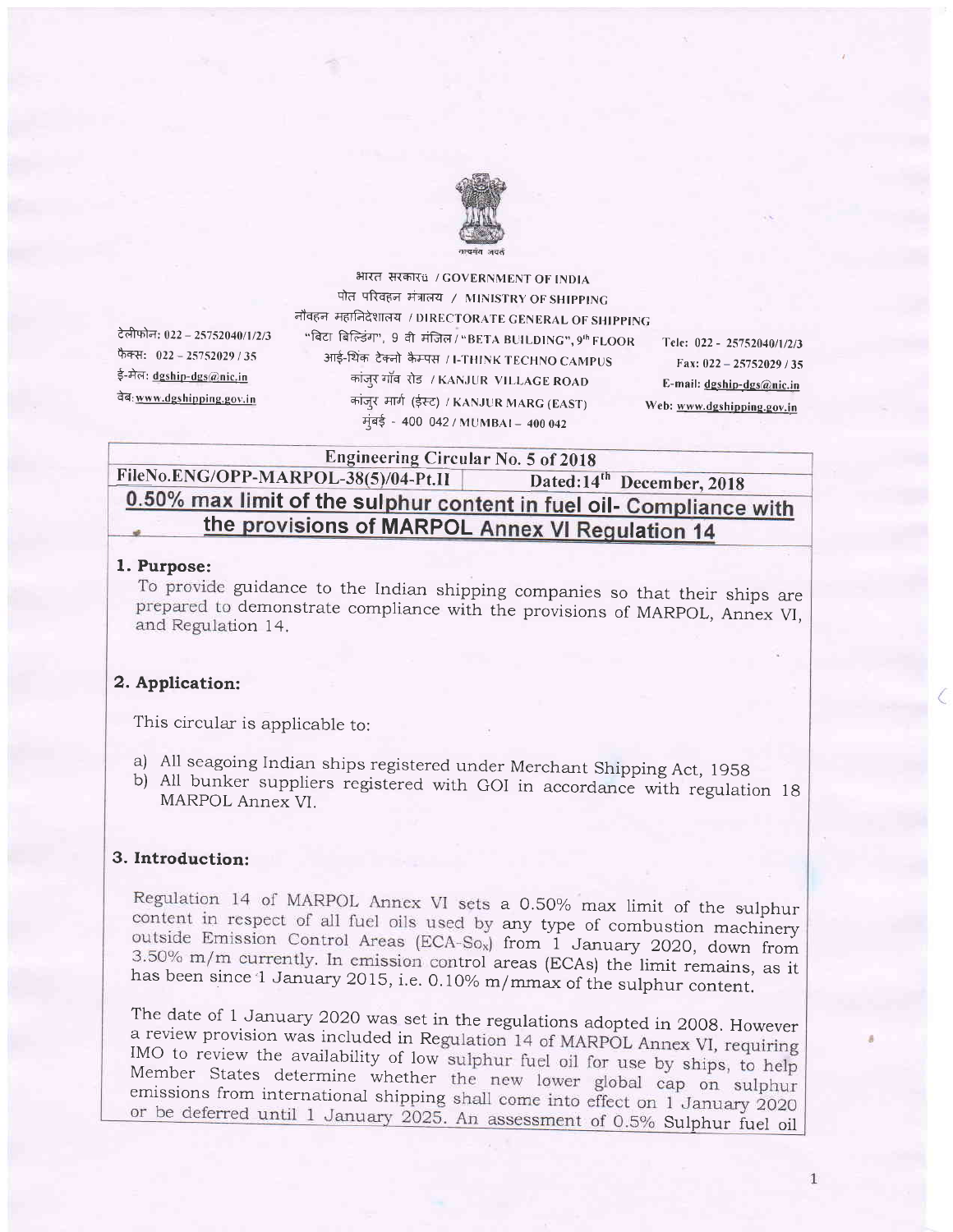availability was entrusted upon CE Delft by IMO and based on the report of the Marine Environment Protection Committee (MEPC 70), in October 2016 decided that the 0.50% limit shall apply from 1 January 2020.

Further MEPC 73 held between October 22-26<sup>th</sup>, 2018 adopted resolution MEPC.305 (73) which amends regulation 14 of MARPOL Annex VI and the form of the Supplement to the IAPP Certificate to prohibit the carriage of noncompliant fuel oil for combustion purposes for propulsion or operation on board a ship. The carriage prohibition does not apply to ships employing an alternative arrangement (e.g. exhaust gas cleaning system) approved under regulation 4.1 of MARPOL Annex VI which is annotated in the Supplement to International Air Pollution Prevention certificate. This carriage ban enters into force on 1 March 2O2O on using non-compliant fuel oil for propulsion or operation on board a ship as per resolution MEPC.280 (70). The ban on carriage does not apply to carriage of fuel oil with sulphur content>0.5%  $m/m$  as cargo. The 0.50% sulphur limit requirement will be enforced globally by Statutory authorities and locally by Indian Maritime Association.

# 4. Requirement

Regulation 14 states that "The sulphur content of any fuel oil used on board ships shall not exceed 0.50% m/m on and after 1 January 2020". The interpretation of "fuel oil used on board" includes use in main and auxiliary engines and boilers. This Regulation prohibits carriage of fuel with sulphur content more than 0.5% on board ships on/after 1st March 2020 and it applies to all ships.

Further as on date, it should be noted that though carriage of more than 0.5% Sulphur Fuel oil is allowed till 1<sup>st</sup> March 2020, same cannot be used on ships on/after 1<sup>st</sup> January 2020.

The 'equivalent' compliance mechanism is permitted by MARPOL Annex VI, Regulation 4 and includes exhaust gas cleaning systems. EGCS will allow higher sulphur fuels (>0.50%m/m) to be burnt, with the excess sulphur 'scrubbed' out of the uptake exhaust gas. The prohibition on the carriage of non-compliant fuel oil is not applicable to ships htted with such 'equivalent'means of compliance.

In the event a compliant fuel oil cannot be obtained, Regulation 18 of MARpOL Annex VI currently provides that a Party to MARPOL Annex VI can request evidence outlining the attempts made to obtain the compliant fuel, including attempts made to locate alternative sources. When a ship is visiting a port where the operator cannot purchase compliant fuel oil due to non-availability, the operator is to notify the ship's Administration and the next destination port authority.

### 5. Interpretation:

The interpretation of the MARPOL Regulation 14 is that in case of non-<br>availability of residual fuel oil with Sulphur content not exceeding  $0.5\%$ m/m,<br>but availability of other grades of fuel oil such as gas oil, distill Annex VI.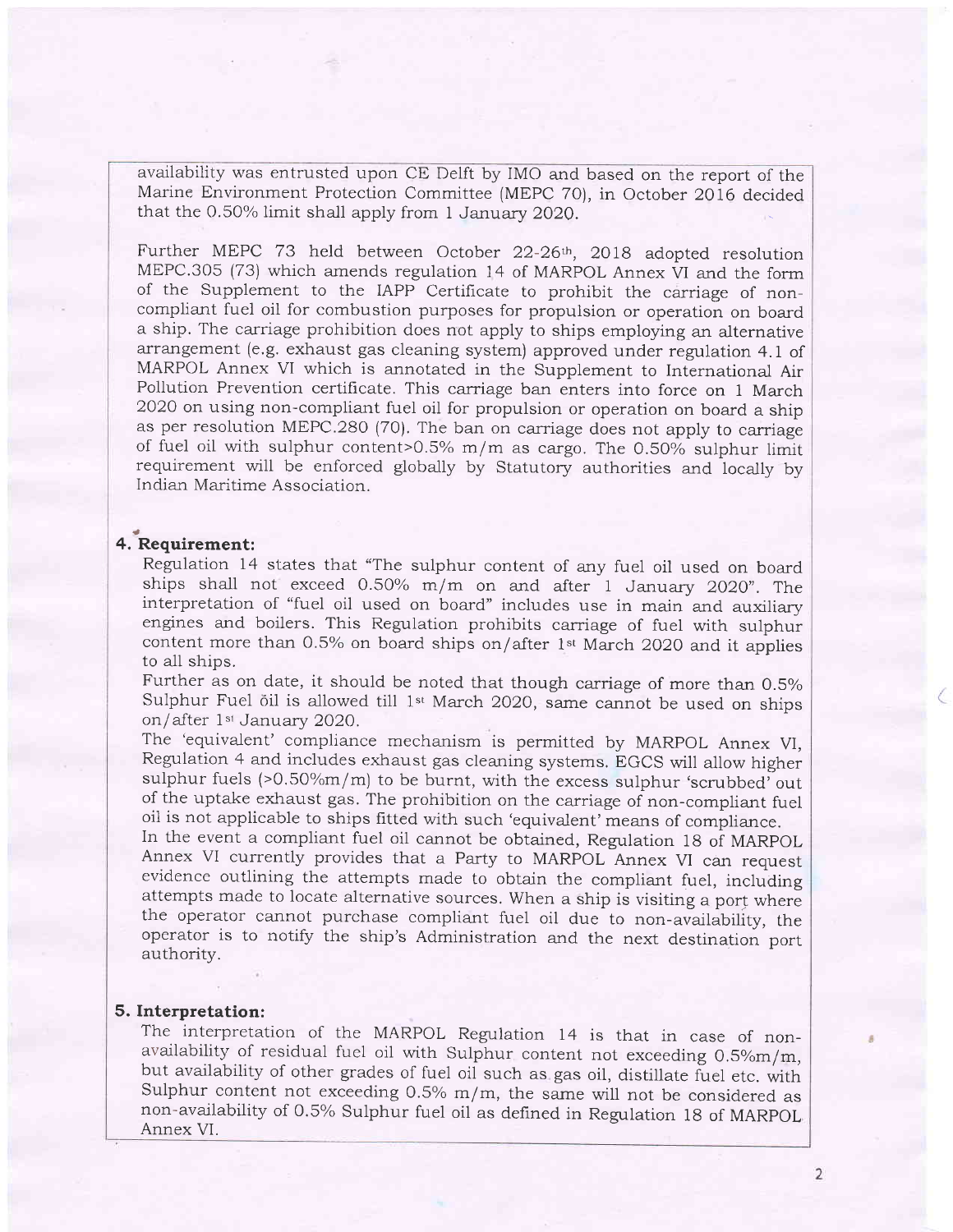6. Responsibility of Ship Owners:<br>ISM Code requires companies to assess all identified risks to its ships, personnel and the environment and establish appropriate safeguards. To meet this requirement all companies are strongly advised to develop a ship specific implementation plan for transition from high sulphur fuel oil to fuel oil wit sulphur content not exceeding 0.5% taking into consideration MEPC. 1/ Circ.  $878$  – Guidance on the development of a ship Implementation Plan for the consistent implementation of the 0.50% sulphur limit under MARPOL Annex VI. The Plan could be complemented with a record of actions taken by the ship in

order to be compliant by the applicable date.<br>It may be noted that administrations and port State control authorities may consider ship implementation plan as an evidence of due diligence by the ship owner when verifying c

7. Ships which decide to implement equivalent compliance mechanisms<br>For ships intending to use an Exhaust Gas Cleaning Systems (EGCS) for some tor ships intending to use an Exhaust Gas r some or all of its fuel oil combustion machinery, must be available on board:<br>
• SOx Emissions Compliance Plan (SECP) approved by R.O. on behalf of Flag

- administration detailing the method of compliance for all fuel oil combustion machinery installed on board.
- . SOx Emissions Compliance Certihcate (SECC) issued by R.O. on behalf of Flag Administration.
- EGCS Technical Manual for Scheme A (ETM-A) or EGCS Technical Manual EGCS Technical Manual for Scheme A (ETM-A) or EGCS Technical Manual<br>for Scheme B (ETM-B) as applicable duly approved by R.O. on behalf of Flag Administration
- An onboard Monitoring Manual (OMM) approved by R.O. on behalf of Flag<br>Administration Administration.
- 

. EGC Record Book or Electronic Logging System. "wash discharged "Wash water resulting from exhaust gas cleaning systems shall not be discharged into the sea, including enclosed ports, harbours and estuaries, unless the wash-water meets the criteria set out in Resolution MEPC. 259(68) a

# 8. Responsibility of approved Bunker

The Bunker supplier should ensure that fuel supplied to ships apart from meeting the requirements of Regulation 18 of MARPOL Annex VI has a sulphur content not exceeding 0.5% m/m and be guided by MEPC. 1/ Circ.  $875/$ Add.1 – Guidance on best practice for fuel oil suppliers for assuring the quality of fuel oil delivered to ships.

In case of ships fitted with Exhaust Gas Scrubbers (EGS), the bunker supplier can supply fuel with sulphur content more than 0.5% m/m only after ensuring fitment of EGS from "Supplement to International Air Pollution Prevention Certificate" issued by vessel Flag or RO. A copy of the same has to